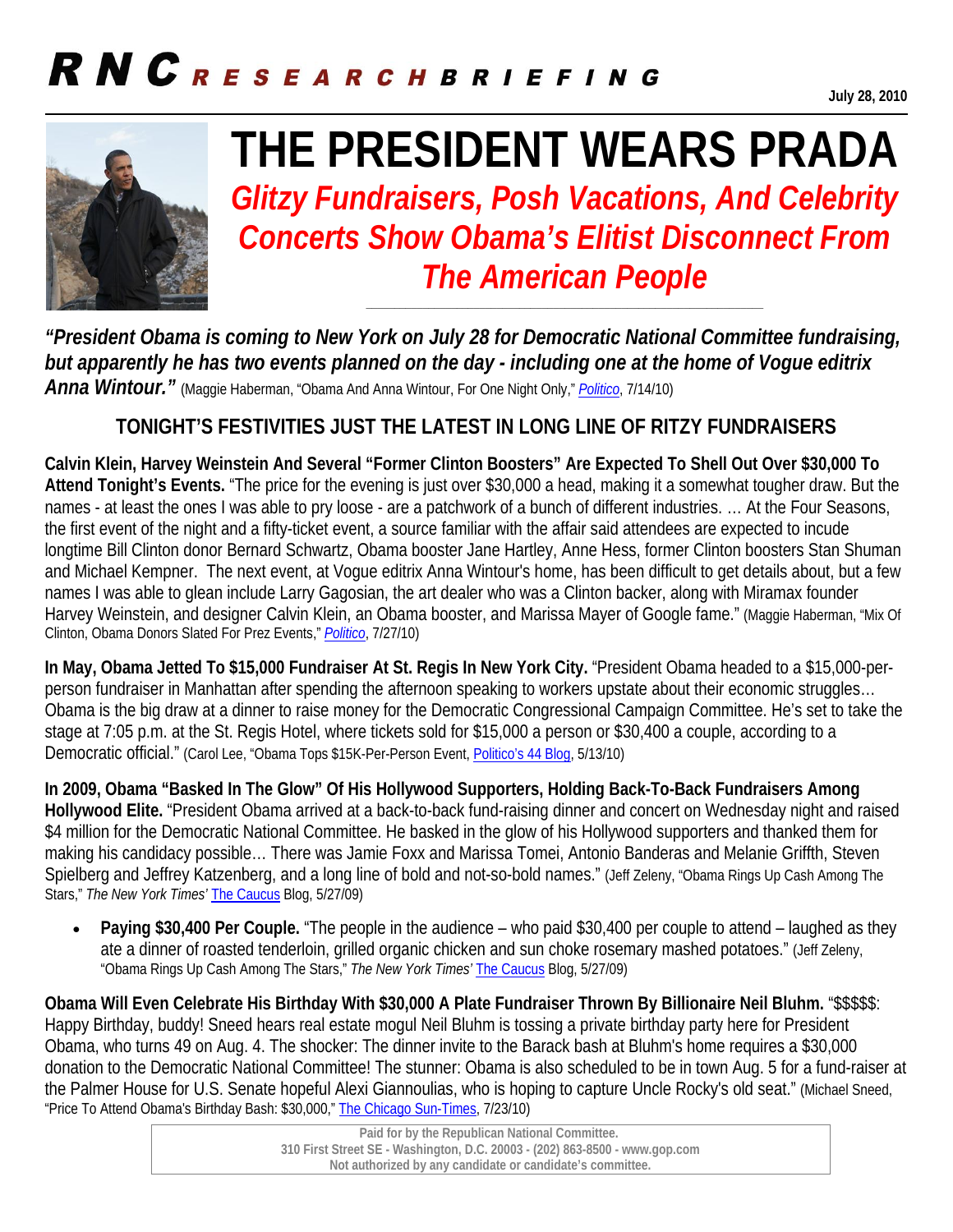### **OBAMA'S LA DOLCE VITA**

**Hosting "Scores Of Celebrities" Such As George Clooney And Jay-Z.** "During Obama's first 16 months in office, the White House has hosted scores of celebrities, including Oprah Winfrey, Steven Spielberg, Eva Longoria Parker, Brad Pitt, George Clooney, Serena Williams, Bobby Flay and the Foo Fighters. Some have come for official events, such as Bob Dylan and Smokey Robinson, who performed at a civil rights concert at the White House in February. In March photos surfaced of Shawn "Jay-Z" Carter and his wife Beyonce Knowles posing coolly with the president in the White House." (Deborah Weinstein. "Obama's Celebrity Guests," *Forbes*, 5/4/10)

**Obama Following Pattern Of Holding Weekly Social Events, Including Cocktail Parties And Concerts.** "The administration has followed a pattern recently, opening up the White House on Wednesday nights for social events – a Stevie Wonder concert last Wednesday, and cocktail parties with various groups in weeks past." (Sunlen Miller, "Obama Hosts Bipartisan 'Timeout' Dinner at White House," *ABC News*, 3/5/09)

**Obama Has "A Penchant For Ritziness."** "That Obama also relaxes in Hawaii — though his childhood home, it's viewed by many Americans as a kind of paradise that they can never get to — and on tony Martha's Vineyard evinces a penchant for ritziness that can't help him with the general public." (Keith Koffler, "Obama Distances Himself From Voters," Op-Ed, Politico, 7/26/10)

**Obama Is One Of "Broadway's Most Prominent Advocates," And Is Now Bringing Broadway To Him.** "A couple of Broadway's most prominent advocates – President Obama and his wife, Michelle – will continue to do their part for the New York theater by bringing some of it to the White House on Monday. Representatives for Mrs. Obama said on Wednesday that the White House would continue its concert series with a performance at 7 p.m. on Monday by a lineup of prominent Broadway talents, including Nathan Lane, Idina Menzel, Audra McDonald, Brian d'Arcy James, Chad Kimball, Tonya Pinkins, Marvin Hamlisch, Karen Olivo and Assata Alston, preceded by remarks from the president." (Dave Itzkoff, "White House To Host A Broadway Concert Next Week," *The New York Times*, 7/14/10)

**The "All-Star Lineup" For Paul McCartney's Gershwin Prize Performance Included Stevie Wonder, The Jonas Brothers, And Faith Hill.** "The setting was the ornate East Room, chandeliers overhead, George and Martha Washington portraits on the walls and an all-star lineup of performers cranking out some of McCartney's greatest hits. Stevie Wonder had the Obamas clapping to 'We Can Work It Out.' The Jonas Brothers did 'Baby You Can Drive My Car.' Corinne Bailey Rae slowed things down with 'Blackbird.' And Faith Hill stroked 'Long and Winding Road.' It was McCartney himself who brought down the house by belting out 'Michelle,' aiming his words straight at a first lady named Michelle." ("All-Star White House Tribute To Paul McCartney," *The Associated Press,* 6/3/10)

### **THE POSH LIFE**

**Obama Just Returned From Vacation In Bar Harbor, Maine.** "Bar Harbor, Maine — Serving as a summer retreat for Rockefellers, Vanderbilts and Morgans, this town and the surrounding area have long been known as a place where wellheeled and well-known visitors could beat the heat — and have their privacy respected. President Barack Obama is the latest influential visitor to flee to Maine in search of a cool ocean breeze. When he arrives Friday for a three-day visit, he'll be the first sitting president to visit Mount Desert Island since William Howard Taft a century ago." (Clarke Canfield, "Obama's Maine Island Long Visited By Rich, Famous," *The Associated Press*, 7/15/10)

**Last December, The First Family Stayed In An \$8.9 Million Dollar Estate On Their Hawaiian Getaway.** "The first family touched down amid intense security in President Obama's hometown Thursday and settled in for what is expected to be a 10 day vacation in Kailua, with apparent plans to decorate an 8-foot Noble fir Christmas tree last night. Coast Guard personnel in semi-rigid boats patrolled the nearby Kawainui Canal, and a pair of gunboats sat behind Kailuana Loop, where the Obamas will be staying in a five-bedroom, beachfront home that's up for sale for \$8.9 million." (Dan Nakaso, "Obamas Plan To 'Recharge' On Hawaii Trip," *The Associated Press*, 12/25/09)

**Over 40 Rounds Of Golf.** "President Barack Obama has played a remarkable 41 rounds of golf since becoming president, easily outpacing his predecessor and possibly damaging his ability to portray himself in 2012 as a populist advocate of average folks… The former community organizer's 41 trips around the links – a standard of recreational activity well beyond the budgets

| Paid for by the Republican National Committee.                              |  |
|-----------------------------------------------------------------------------|--|
| 310 First Street SE - Washington, D.C. 20003 - (202) 863-8500 - www.gop.com |  |
| Not authorized by any candidate or candidate's committee.                   |  |
|                                                                             |  |